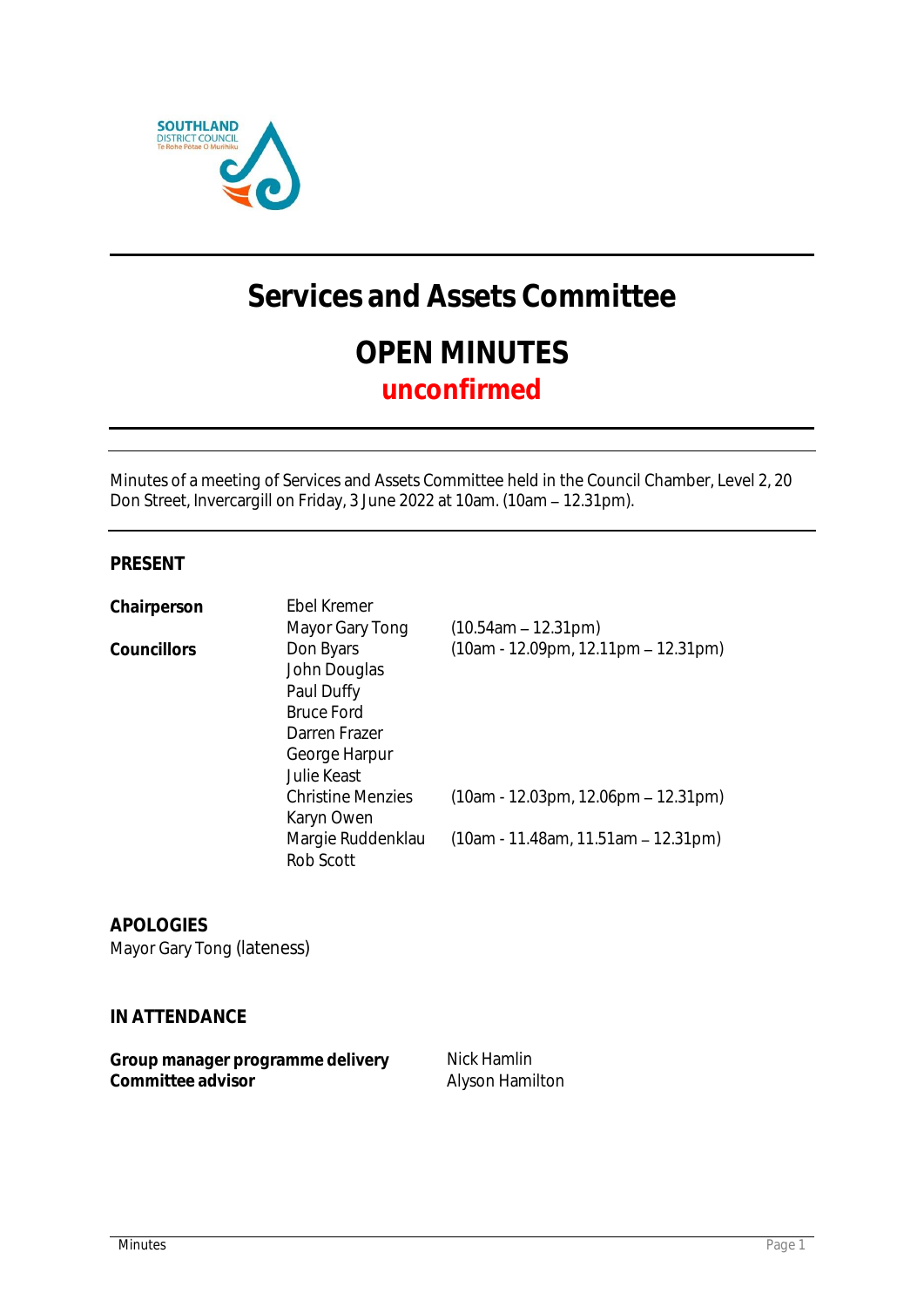

## **1 Apologies**

There was an apology for lateness from Mayor Gary Tong.

**Resolution**

Moved Chairperson Kremer, seconded Cr Byars and **resolved:**

**That the Services and Assets Committee accept the apology.**

**2 Leave of absence** 

There were no requests for leave of absence.

**3 Conflict of interest**

There were no conflicts of interest declared.

**4 Public forum**

There was no public forum.

**5 Extraordinary/urgent items**

There were no extraordinary/urgent items.

**6 Confirmation of minutes**

**Resolution**

Moved Cr Ford, seconded Cr Douglas **and resolved:**

**That the Services and Assets Committee confirms the minutes of the meeting held on 12 April 2022 as a true and correct record of that meeting.**

**Reports**

**7.1 Health and Safety Update**

**Record No: R/22/5/18062**

Health, safety and wellbeing advisor - Teri Black was in attendance for this item (via video link.)

Mrs Black advised that the purpose of her report was to provide an update on operational health and safety management and activity over the last quarter.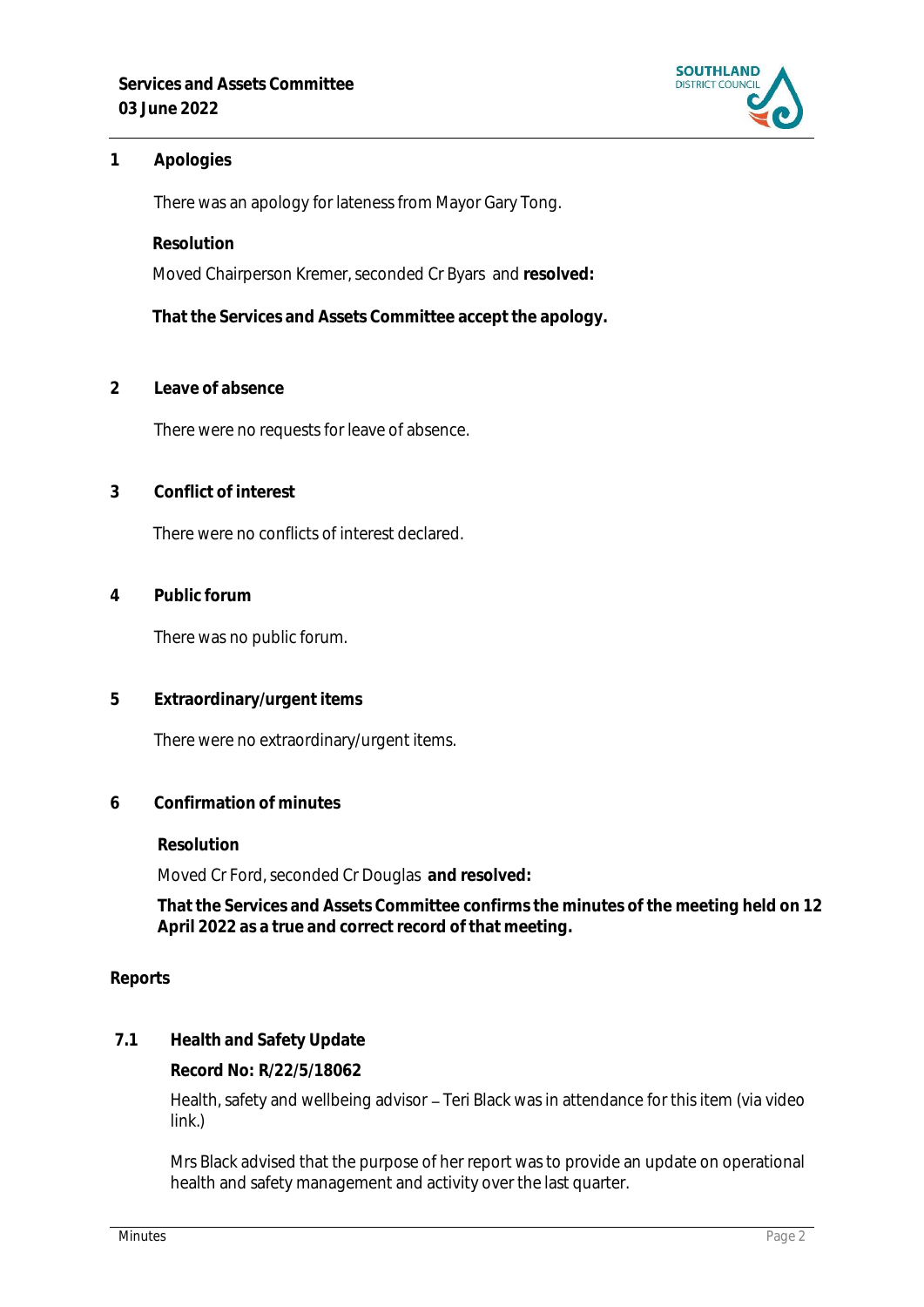

# **Resolution**

Moved Chairperson Kremer, seconded Cr Harpur **and resolved.**

**That the Services and Assets Committee:**

- a) **Receives the report titled "Health and Safety Update" dated 26 May 2022.**
- **b) Determines that this matter or decision be recognised as not significant in terms of section 76 of the Local Government Act 2002.**
- **c) Determines that it has complied with the decision-making provisions of the Local Government Act 2002 to the extent necessary in relation to this decision; and in accordance with section 79 of the act determines that it does not require further information, further assessment of options or further analysis of costs and benefits or advantages and disadvantages prior to making a decision on this matter.**

### **7.2 Services and Assets activity update reports**

#### **Record No: R/22/4/15588**

Group Manager infrastructure and environment services - Matt Russell, Community facilities manager - Mark Day, Strategic manager water and waste - Grant Isaacs, Strategic manager transport - Hartley Hare and Project delivery manager - Brendan Gray were in attendance for this item.

The Committee was advised that the purpose of the report is to provide an update to the meeting on activities in the forestry, community facilities, three waters, transport and programme delivery business units.

(During discussion on the item Mayor Gary Tong joined the meeting at 10.54am.)

(During discussion on the item, Councillor Ruddenklau left the meeting at 11.48am and returned at 11.51am.)

(During discussion on the item, Councillor Menzies left the meeting at 12.03pm and returned at 12.06pm.)

(During discussion on the item, Councillor Byars left the meeting at 12.09pm and returned at 12.11pm.)

**Resolution**

Moved Chairperson Kremer, seconded Cr Scott **and resolved:**

**That the Services and Assets Committee:**

Receives the report titled "Services and Assets activity update reports" dated **a) 19 May 2022.**